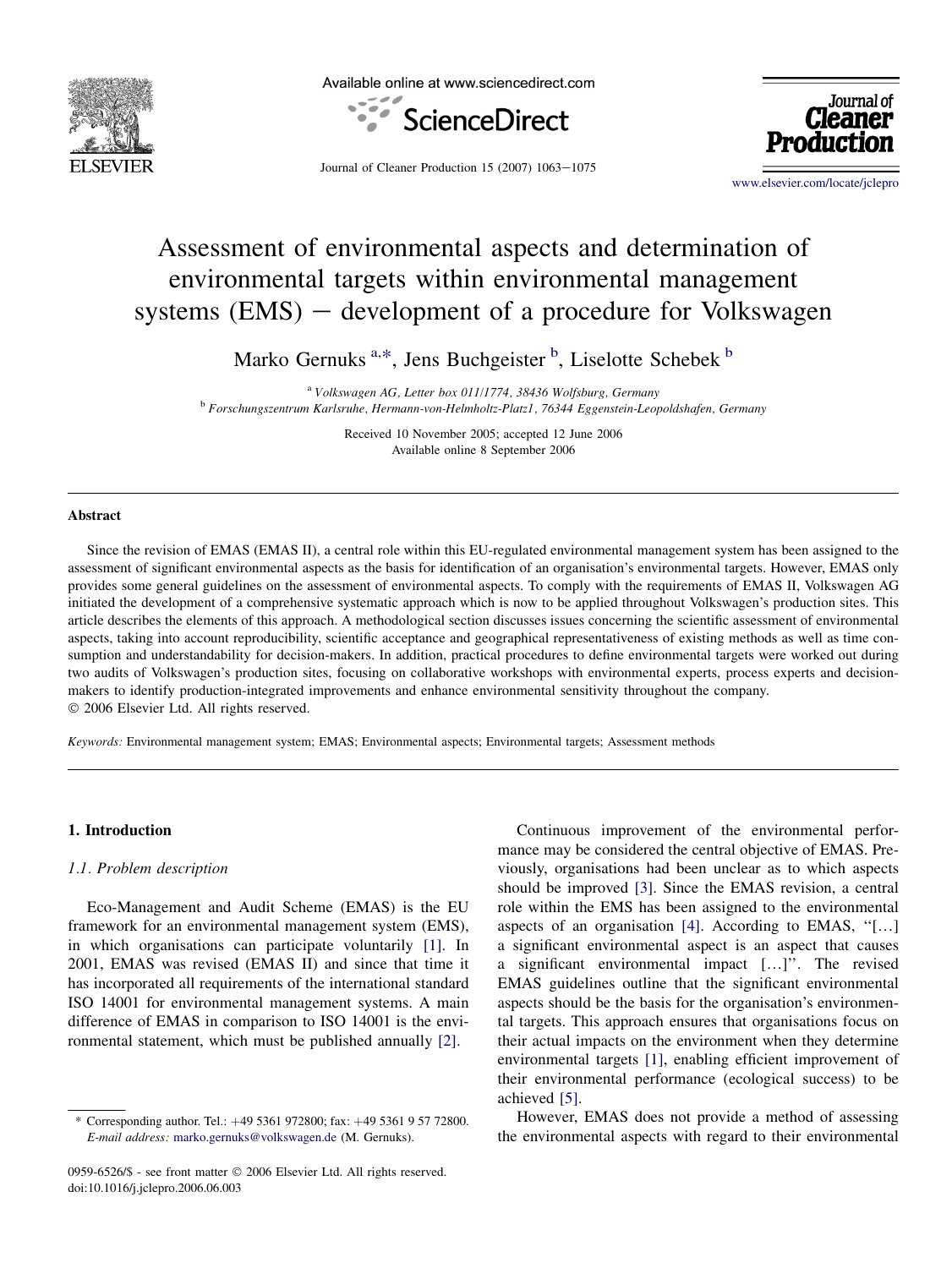impact, but only some general guidelines: "[...] It is the responsibility of the organisation to define criteria for assessing the significance of the environmental aspects. These criteria [...] shall be comprehensive, capable of independent checking and reproducible [...]". According to EMAS, these criteria may include issues such as data about material and energy flows, views of interested parties or information about the condition of the environment.

Given the specified focus on environmental impact and the broad freedom of action to define criteria, it may be expected that organisations face a considerable problem, as their environmental managers are usually not experts in environmental impact assessments, but focus on legal compliance and the organisations' internal processes. This is supported by Zobel and Burman [\[6\]](#page--1-0), who found that only few organisations consider environmental impacts in the context of environmental management systems. From our discussions with EMAS reviewers we noticed that organisations most often use their own criteria in a qualitative manner to assess environmental aspects, whereby the significance of environmental impacts is not considered.

Moreover, it appears difficult for companies to relate the process of determining environmental targets to the significant environmental aspects [\[7\]](#page--1-0). No systematic approach to defining environmental targets on the basis of the significant environmental aspects is provided by EMAS.

### 1.2. Starting point at Volkswagen

In 1995, Volkswagen's production site in Emden/Germany was the first automotive plant in Europe to have its environmental management system validated in compliance with EMAS. Volkswagen's Eco Audit Team had been founded within the department of environmental planning two years earlier, in 1993. According to the profile of this department, the Eco Audit Team focuses on environmental topics affecting the production sites. The team designed concepts for the implementation of environmental management systems (EMS) according to EMAS at Volkswagen's production sites.

The EMS of Volkswagen is documented in a specific manual for each production site. Environmental issues that affect the Volkswagen brand as a whole are outlined in a further environmental manual for the Volkswagen brand. In addition, a separate environmental management system according to ISO 14001 exists at Volkswagen's research and development department, dealing with product-related environmental issues.

Currently, the Eco Audit Team supports Volkswagen's production sites in performing environmental audits and preparing environmental statements as well as in realising new demands within the framework of EMAS.

In 2001, Volkswagen's Eco Audit Team initiated a research project to accomplish the aforementioned requirements of EMAS II. During this project, one of us accompanied Volkswagen's Eco Audit Team, developing the elements of a comprehensive approach as well as evaluating the procedure during the course of two audits at Volkswagen's production sites.

## 1.3. Aim of the project

The overall aim was to develop a systematic, verifiable and reproducible approach to comply with the revised EMAS scheme. This approach was to comprise the assessment of environmental impacts to identify significant environmental aspects, as well as the definition of environmental targets for the company's production sites. In accordance with Volkswagen's Eco Audit Team's area of responsibility, the focus was to lie on production-related environmental aspects and environmental targets. The approach was to meet practical limitations of time and cost efforts in order to be introduced as standard throughout all Volkswagen's production sites.

When assessing environmental impacts, different requirements must be considered compared to the task of defining environmental targets.

With regard to environmental impacts, the approach must be based on current scientific knowledge of environmental problems in order to be reliable and accepted. Assessment of environmental impacts and the resulting identification of significant environmental aspects should be carried out in a quantitative manner as far as possible. Quantitative evaluations have good reproducibility and verifiability and are appropriate for setting priorities in the following step of determining environmental targets. As a consequence, the part of the procedure that addresses significant environmental aspects should focus on scientific models for the quantitative assessment of environmental impacts. To reach this objective, we decided to evaluate a variety of existing methods for quantitative environmental impact assessment with regard to their appropriateness for assessing environmental aspects within the framework of EMAS.

In determination of environmental targets, on the other hand, the main requirement is the connection to the internal technical know-how of Volkswagen's production sites. It thus appears essential to integrate decision-makers and technical experts into the process of determining environmental targets. In addition to identification of environmental targets for one period of EMAS, a further benefit may be expected from the involvement of employees, generating increased sensitivity to environmental problems within the whole company. The main objective of the part of the procedure that addresses environmental targets, therefore, is the integration of relevant departments and their technical experts. To meet this objective, as part of the methodological development one of us joined Volkswagen's Eco Audit Team and took part in the internal environmental audits. This enabled both the needs of the Eco Audit Team and the demands of the Volkswagen production sites' employees involved to be taken into consideration.

### 2. Assessment of environmental aspects

### 2.1. Selection of environmental aspects

Based on the EMAS guidelines, an organisation first has to identify environmental aspects which can be controlled or